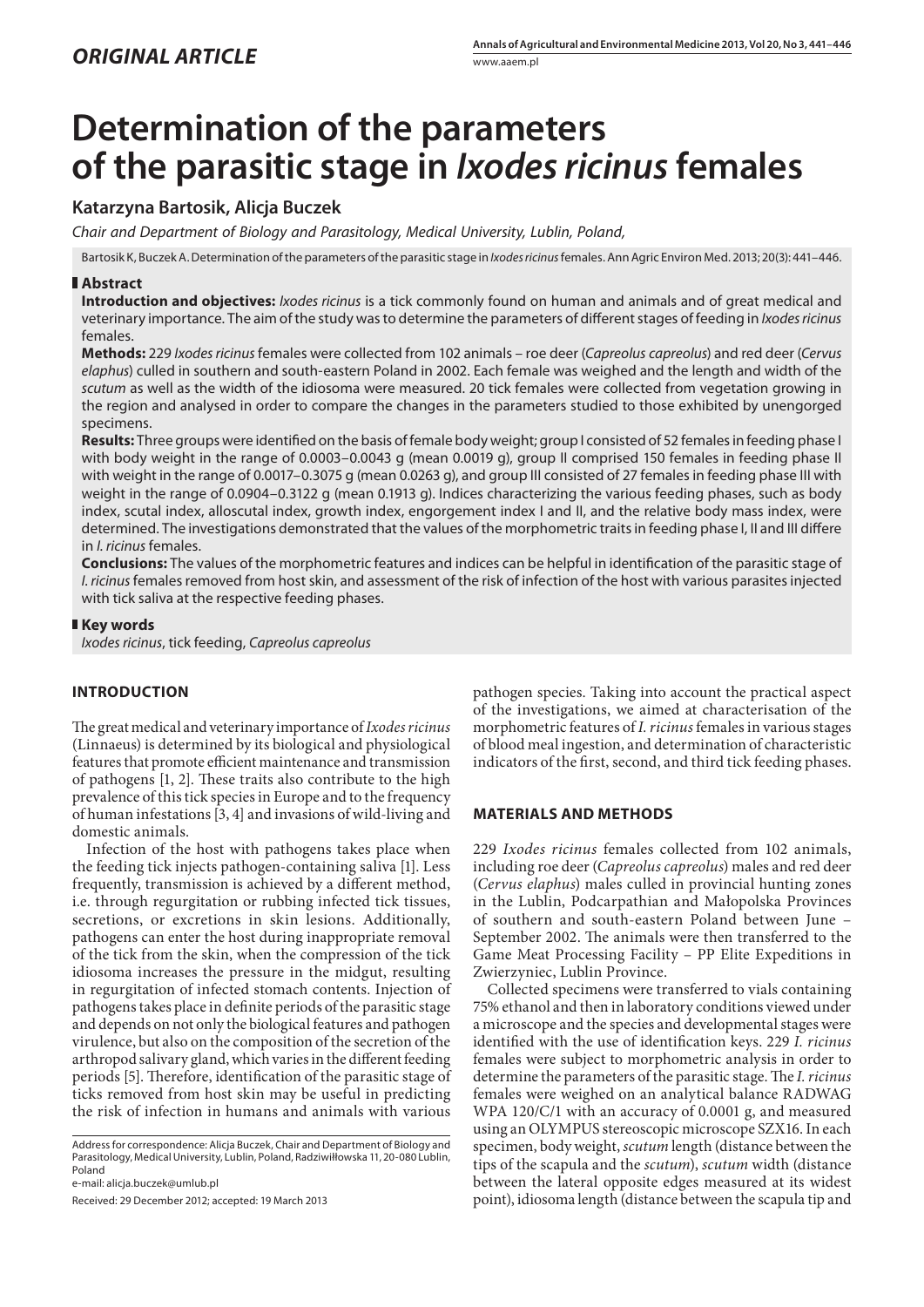the posterior body margin), and idiosoma width (distance between opposite edges measured at the widest point of the *scutum*) were measured.

In order to obtain data on the morphometric features of unengorged *I. ricinus* females in the population from southeastern Poland, 20 specimens collected from vegetation in this region were examined. Unengorged females were weighed and measured in a similar manner as the females collected from the animals. Comparison of the values of the parameters in this female group with those estimated for the females collected from the animals allowed the detection of changes in the morphometric features occurring in the different feeding periods.

Three groups were identified on the basis of female body weight in the parasitic stage. The first group consisted of 52 females in feeding phase I with body weight in the range of 0.0003–0.0043 g (mean 0.0019 g), the second group comprised 150 females in feeding phase II with weight in the range of 0.0017–0.3075 g (mean 0.0263 g), and the third group consisted of 27 females in feeding phase III with weight in the range of 0.0904–0.3122 g (mean 0.1913 g) (criteria according to A. Buczek). Seven indices characterizing the various feeding phases were determined in each group of *I. ricinus* females:

**body index** = body length  $\times$  scutal width; **scutal index** = scutal length  $\times$  scutal width; **alloscutal index** = difference between the body index and the scutal index;

**growth index** = alloscutal index divided by the scutal index; **engorgement index I** = ratio of idiosoma length to scutal width;

**engorgement index II**= ratio of scutal width to idiosoma length;

**relative body mass index (=relative weight)** = ratio of body weight of engorged ticks to the mean body weight of unengorged specimens.

Relative values of the examined parameters and indices were also calculatedl.

**Statistical analysis.** Analysis of the results was performed using STATISTICA package for Windows 9.0. The differences in the distribution of the results relative to the tick groups were analysed with the Kruskal-Wallis test and Dunn's test. Test probability at the level  $p < 0.05$  was assumed significant, and  $p < 0.01$  was regarded as highly significant.

## **RESULTS**

The results of the investigations are presented in Tables 1, 2, and 3. They demonstrate that the values of the morphometric traits of *I. ricinus* females in feeding phase I were not

**Table 1.** Comparison of morphometric features and indices calculated for females in different phases of the parasitic stage and unengorged *Ixodes ricinus* females.

| Parameter       | Group                              | М       | <b>SD</b> | Min.    | Max.    |          | Kruskal-     |          |                   |                           |
|-----------------|------------------------------------|---------|-----------|---------|---------|----------|--------------|----------|-------------------|---------------------------|
|                 |                                    |         |           |         |         | т        | $\mathbf{H}$ | Ш        | <b>Unengorged</b> | <b>Wallis Test</b><br>(p) |
| Body weight (g) |                                    | 0.0019  | 0.0008    | 0.0003  | 0.0043  |          | < 0.0001     | < 0.0001 | 1.0000            | p<0.0001                  |
|                 | $\mathsf{I}$                       | 0.0263  | 0.0302    | 0.0017  | 0.3075  | < 0.0001 |              | < 0.0001 | < 0.0001          |                           |
|                 | Ш                                  | 0.1913  | 0.0539    | 0.0904  | 0.3122  | < 0.0001 | < 0.0001     |          | < 0.0001          |                           |
|                 | Unengorged                         | 0.0019  | 0.0002    | 0.0016  | 0.0025  | 1.0000   | < 0.0001     | < 0.0001 |                   |                           |
|                 |                                    | 1.2833  | 0.1215    | 0.8400  | 1.5400  |          | 1.0000       | 1.0000   | 0.1134            |                           |
| Scutum width    | $\mathsf{I}$                       | 1.3102  | 0.1096    | 0.9500  | 1.6700  | 1.0000   |              | 1.0000   | 0.0064            |                           |
| (mm)            | Ш                                  | 1.3039  | 0.0989    | 1.1400  | 1.5700  | 1.0000   | 1.0000       |          | 0.1173            | $P = 0.0113$              |
|                 | Unengorged                         | 1.2300  | 0.0620    | 1.1400  | 1.3400  | 0.1134   | 0.0064       | 0.1173   |                   |                           |
|                 |                                    | 1.4188  | 0.2395    | 1.0400  | 2.3100  |          | < 0.0001     | 1.0000   | 1.0000            |                           |
| Scutum length   | $\mathsf{I}$                       | 1.1126  | 0.2700    | 0.6000  | 1.7000  | < 0.0001 |              | 0.0006   | 0.0003            |                           |
| (mm)            | $\ensuremath{\mathsf{III}}\xspace$ | 1.3192  | 0.3434    | 0.4700  | 1.7800  | 1.0000   | 0.0006       |          | 1.0000            | p<0.0001                  |
|                 | Unengorged                         | 1.4041  | 0.0444    | 1.3400  | 1.5000  | 1.0000   | 0.0003       | 1.0000   |                   |                           |
|                 |                                    | 1.7967  | 0.2854    | 1.3000  | 2.6100  |          | < 0.0001     | < 0.0001 | 1.0000            | p<0.0001                  |
| Idiosoma width  | Ш                                  | 4.0574  | 1.2226    | 2.0800  | 9.2700  | < 0.0001 |              | < 0.0001 | < 0.0001          |                           |
| (mm)            | Ш                                  | 7.2912  | 0.9063    | 4.5400  | 8.6500  | < 0.0001 | < 0.0001     |          | < 0.0001          |                           |
|                 | Unengorged                         | 1.6418  | 0.0954    | 1.4900  | 1.7800  | 1.0000   | < 0.0001     | < 0.0001 |                   |                           |
|                 |                                    | 2.5912  | 0.3324    | 1.8700  | 3.6600  |          | < 0.0001     | < 0.0001 | 1.0000            |                           |
| Idiosoma length | Ш                                  | 5.8977  | 1.6709    | 2.6900  | 13.2500 | < 0.0001 |              | < 0.0001 | < 0.0001          |                           |
| (mm)            | Ш                                  | 10.2112 | 1.1516    | 8.1200  | 12.8900 | < 0.0001 | < 0.0001     |          | < 0.0001          | p<0.0001                  |
|                 | Unengorged                         | 2.4141  | 0.1231    | 2.2100  | 2.5900  | 1.0000   | < 0.0001     | < 0.0001 |                   |                           |
|                 |                                    | 3.3448  | 0.6229    | 1.5708  | 4.6848  |          | < 0.0001     | < 0.0001 | 1.0000            |                           |
| Body index      | $\mathsf{I}$                       | 7.7652  | 2.4960    | 3.9812  | 19.8750 | < 0.0001 |              | < 0.0001 | < 0.0001          | p<0.0001                  |
|                 | Ш                                  | 13.3074 | 1.8029    | 10.5400 | 17.5304 | < 0.0001 | < 0.0001     |          | < 0.0001          |                           |
|                 | Unengorged                         | 2.9746  | 0.2795    | 2.5415  | 3.4572  | 1.0000   | < 0.0001     | < 0.0001 |                   |                           |
|                 |                                    | 1.8232  | 0.3600    | 1.2312  | 2.7489  |          | < 0.0001     | 1.0000   | 1.0000            |                           |
|                 | Ш                                  | 1.4663  | 0.4123    | 0.6720  | 2.5500  | < 0.0001 |              | 0.0083   | 0.0257            |                           |
| Scutal index    | $\ensuremath{\mathsf{III}}\xspace$ | 1.7193  | 0.4820    | 0.5828  | 2.5821  | 1.0000   | 0.0083       |          | 1.0000            | p<0.0001                  |
|                 | Unengorged                         | 1.7287  | 0.1288    | 1.5276  | 2.0100  | 1.0000   | 0.0257       | 1.0000   |                   |                           |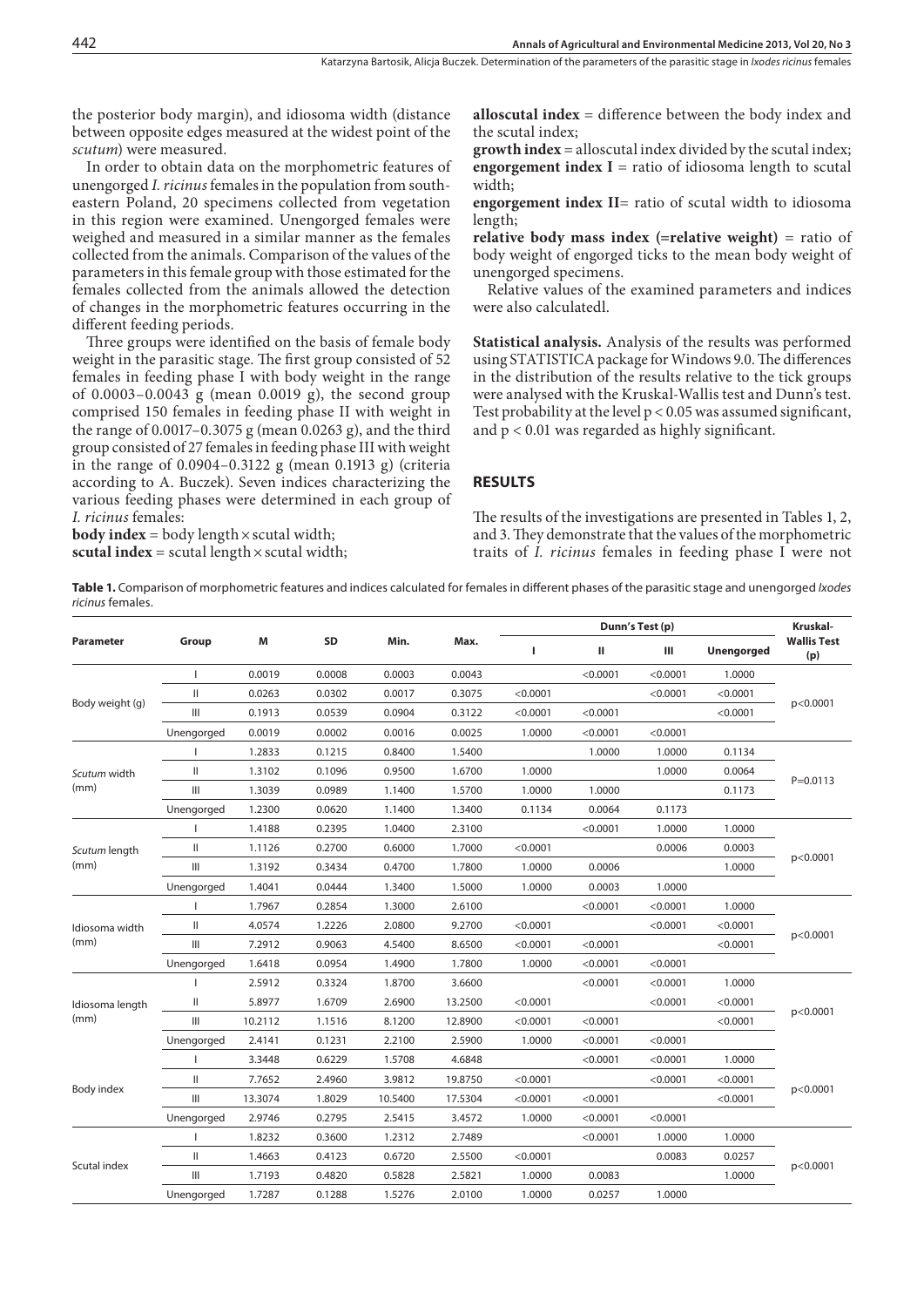**Table 1** (Continuation). Comparison of morphometric features and indices calculated for females in different phases of the parasitic stage and unengorged *Ixodes ricinus* females.

| Parameter        | Group      | M       | <b>SD</b> | Min.   | Max.    |          | Kruskal- |          |                   |                           |
|------------------|------------|---------|-----------|--------|---------|----------|----------|----------|-------------------|---------------------------|
|                  |            |         |           |        |         |          | Ш        | Ш        | <b>Unengorged</b> | <b>Wallis Test</b><br>(p) |
| Alloscutal index |            | 1.5216  | 0.5713    | 0.0672 | 3.0989  |          | < 0.0001 | < 0.0001 | 1.0000            | p<0.0001                  |
|                  |            | 6.2990  | 2.4904    | 1.7760 | 17.3250 | < 0.0001 |          | < 0.0001 | < 0.0001          |                           |
|                  | Ш          | 11.5881 | 1.4715    | 9.8076 | 15.3544 | < 0.0001 | < 0.0001 |          | < 0.0001          |                           |
|                  | Unengorged | 1.2459  | 0.1608    | 0.9890 | 1.4742  | 1.0000   | < 0.0001 | < 0.0001 |                   |                           |
| Growth index     |            | 0.8725  | 0.3683    | 0.0447 | 2.0439  |          | < 0.0001 | < 0.0001 | 1.0000            | p < 0.0001                |
|                  | II         | 4.7370  | 2.4509    | 0.8054 | 12.1000 | < 0.0001 |          | 0.0023   | < 0.0001          |                           |
|                  | Ш          | 7.3766  | 2.7604    | 4.8562 | 17.0851 | < 0.0001 | 0.0023   |          | < 0.0001          |                           |
|                  | Unengorged | 0.7188  | 0.0545    | 0.6370 | 0.8239  | 1.0000   | < 0.0001 | < 0.0001 |                   |                           |

Table 2. Comparison of relative values of morphometric features and indices calculated for females in different phases of the parasitic stage and unengorged *Ixodes ricinus* females.

| Parameter                         | Group         | M       | SD      | Min.    | Max.    |          | Kruskal-Wallis |          |                   |              |
|-----------------------------------|---------------|---------|---------|---------|---------|----------|----------------|----------|-------------------|--------------|
|                                   |               |         |         |         |         | г        | ш              | Ш        | <b>Unengorged</b> | Test(p)      |
| Body weight<br>(relative)         | $\mathbf{I}$  | 1.0038  | 0.4029  | 0.1560  | 2.2355  |          | < 0.0001       | < 0.0001 | 1.0000            | p<0.0001     |
|                                   | Ш             | 13.6621 | 15.7003 | 0.8838  | 159.89  | < 0.0001 |                | < 0.0001 | < 0.0001          |              |
|                                   | Ш             | 99.4526 | 28.0272 | 46.9969 | 162.31  | < 0.0001 | < 0.0001       |          | < 0.0001          |              |
|                                   | Unengorged    | 1.0000  | 0.1221  | 0.8266  | 1.3205  | 1.0000   | < 0.0001       | < 0.0001 |                   |              |
|                                   |               | 1.0433  | 0.0988  | 0.6829  | 1.2520  |          | 1.0000         | 1.0000   | 0.1134            |              |
| Scutum width                      | Ш             | 1.0652  | 0.0891  | 0.7724  | 1.3577  | 1.0000   |                | 1.0000   | 0.0064            |              |
| (mm) (relative)                   | Ш             | 1.0600  | 0.0804  | 0.9268  | 1.2764  | 1.0000   | 1.0000         |          | 0.1173            | $P = 0.0113$ |
|                                   | Unengorged    | 1.0000  | 0.0504  | 0.9268  | 1.0894  | 0.1135   | 0.0064         | 0.1173   |                   |              |
|                                   |               | 1.0105  | 0.1706  | 0.7407  | 1.6452  |          | < 0.0001       | 1.0000   | 1.0000            |              |
| Scutum length                     | Ш             | 0.7924  | 0.1923  | 0.4273  | 1.2107  | < 0.0001 |                | 0.0006   | 0.0002            |              |
| (mm) (relative)                   | Ш             | 0.9395  | 0.2446  | 0.3347  | 1.2677  | 1.0000   | 0.0006         |          | 1.0000            | p<0.0001     |
|                                   | Unengorged    | 1.0000  | 0.0317  | 0.9543  | 1.0683  | 1.0000   | 0.0002         | 1.0000   |                   |              |
|                                   | п             | 1.0944  | 0.1738  | 0.7918  | 1.5898  |          | < 0.0001       | < 0.0001 | 1.0000            |              |
| Idiosoma width<br>((mm) relative) | Ш             | 2.4714  | 0.7447  | 1.2669  | 5.6464  | < 0.0001 |                | < 0.0001 | < 0.0001          | p<0.0001     |
|                                   | III           | 4.4411  | 0.5520  | 2.7653  | 5.2687  | < 0.0001 | < 0.0001       |          | < 0.0001          |              |
|                                   | Unengorged    | 1.0000  | 0.0581  | 0.9076  | 1.0842  | 1.0000   | < 0.0001       | < 0.0001 |                   |              |
| Idiosoma length                   |               | 1.0733  | 0.1377  | 0.7746  | 1.5161  |          | < 0.0001       | < 0.0001 | 1.0000            | p<0.0001     |
|                                   | Ш             | 2.4430  | 0.6921  | 1.1143  | 5.4885  | < 0.0001 |                | < 0.0001 | < 0.0001          |              |
| (mm) (relative)                   | Ш             | 4.2298  | 0.4770  | 3.3636  | 5.3394  | < 0.0001 | < 0.0001       |          | < 0.0001          |              |
|                                   | Unengorged    | 1.0000  | 0.0510  | 0.9154  | 1.0729  | 1.0000   | < 0.0001       | < 0.0001 |                   |              |
|                                   | 1             | 1.1244  | 0.2094  | 0.5281  | 1.5749  |          | < 0.0001       | < 0.0001 | 1.0000            |              |
| Body index                        | Ш             | 2.6105  | 0.8391  | 1.3384  | 6.6815  | < 0.0001 |                | < 0.0001 | < 0.0001          |              |
| (relative)                        | III           | 4.4736  | 0.6061  | 3.5433  | 5.8933  | < 0.0001 | < 0.0001       |          | < 0.0001          | p<0.0001     |
|                                   | Unengorged    | 1.0000  | 0.0940  | 0.8544  | 1.1622  | 1.0000   | < 0.0001       | < 0.0001 |                   |              |
|                                   |               | 1.0547  | 0.2082  | 0.7122  | 1.5902  |          | < 0.0001       | 1.0000   | 1.0000            |              |
| Scutal index                      | $\mathsf{II}$ | 0.8482  | 0.2385  | 0.3887  | 1.4751  | < 0.0001 |                | 0.0083   | 0.0257            | p<0.0001     |
| (relative)                        | Ш             | 0.9946  | 0.2788  | 0.3371  | 1.4937  | 1.0000   | 0.0083         |          | 1.0000            |              |
|                                   | Unengorged    | 1.0000  | 0.0745  | 0.8837  | 1.1627  | 1.0000   | 0.0257         | 1.0000   |                   |              |
| Alloscutal index<br>(relative)    | т             | 1.2213  | 0.4586  | 0.0539  | 2.4872  |          | < 0.0001       | < 0.0001 | 1.0000            |              |
|                                   | $\mathbf{H}$  | 5.0556  | 1.9988  | 1.4254  | 13.9051 | < 0.0001 |                | < 0.0001 | < 0.0001          | p<0.0001     |
|                                   | Ш             | 9.3006  | 1.1810  | 7.8716  | 12.3235 | < 0.0001 | < 0.0001       |          | < 0.0001          |              |
|                                   | Unengorged    | 1.0000  | 0.1290  | 0.7938  | 1.1832  | 1.0000   | < 0.0001       | < 0.0001 |                   |              |
|                                   | 1             | 1.2138  | 0.5124  | 0.0622  | 2.8434  |          | < 0.0001       | < 0.0001 | 1.0000            | p<0.0001     |
| Growth index                      | Ш             | 6.5902  | 3.4097  | 1.1204  | 16.8336 | < 0.0001 |                | < 0.0001 | < 0.0001          |              |
| (relative)                        | III           | 10.2624 | 3.8402  | 6.7560  | 23.7690 | < 0.0001 | < 0.0001       |          | < 0.0001          |              |
|                                   | Unengorged    | 1.0000  | 0.0758  | 0.8863  | 1.1463  | 1.0000   | < 0.0001       | < 0.0001 |                   |              |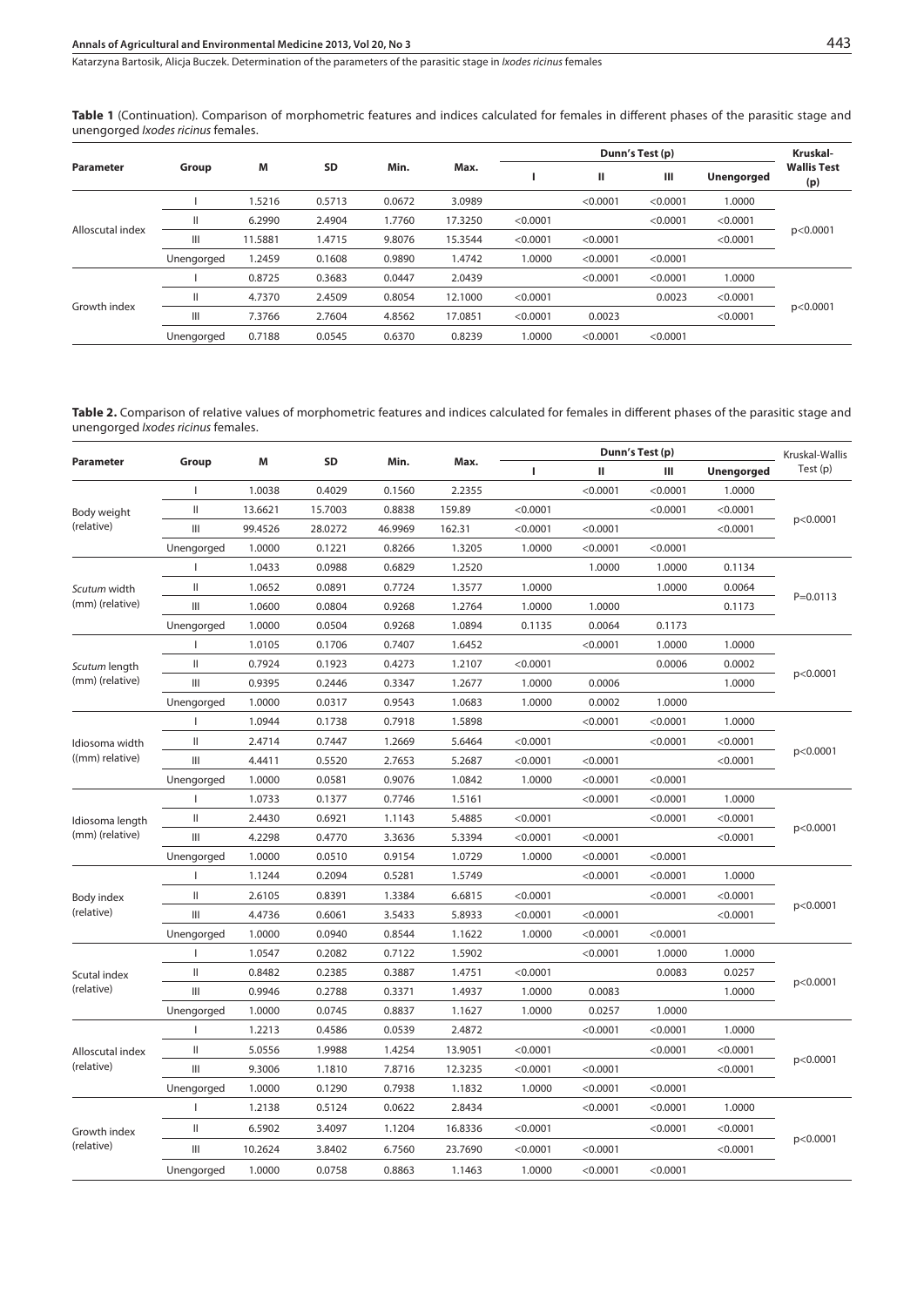|                      | Group             | M      | SD     | Min.   | Max.   |          | Kruskal-Wallis |          |                   |          |
|----------------------|-------------------|--------|--------|--------|--------|----------|----------------|----------|-------------------|----------|
| Parameter            |                   |        |        |        |        |          | ш              | ш        | <b>Unengorged</b> | Test (p) |
|                      |                   | 0.4994 | 0.0504 | 0.3497 | 0.5991 |          | < 0.0001       | < 0.0001 | 1.0000            | p<0.0001 |
|                      | Ш                 | 0.2397 | 0.2230 | 0.1132 | 0.0711 | < 0.0001 |                | < 0.0001 | < 0.0001          |          |
| Engorgement index I  | Ш                 | 0.1294 | 0.1261 | 0.1051 | 0.0194 | < 0.0001 | < 0.0001       |          | < 0.0001          |          |
|                      | Unengorged 0.5099 |        | 0.5042 | 0.4786 | 0.0189 | 1.0000   | < 0.0001       | < 0.0001 |                   |          |
| Engorgement index II |                   | 2.0250 | 0.2304 | 1.6692 | 2.8594 |          | < 0.0001       | < 0.0001 | 1.0000            | p<0.0001 |
|                      |                   | 4.5119 | 4.4839 | 1.8176 | 1.2377 | < 0.0001 |                | < 0.0001 | < 0.0001          |          |
|                      | Ш                 | 7.8758 | 7.9331 | 5.1720 | 1.0499 | < 0.0001 | < 0.0001       |          | < 0.0001          |          |
|                      | Unengorged        | 1.9638 | 1.9832 | 1.8080 | 0.0715 | 1.0000   | < 0.0001       | < 0.0001 |                   |          |

**Table 3.** Comparison of engorgement indices calculated for females in different phases of the parasitic stage and unengorged *Ixodes ricinus* females.

statistically significantly different from the respective values calculated for the unengorged specimens (p=1.0000). In feeding phase I, the *I. ricinus* females reached an average body weight of 0.0019±0.0008 g. The length and width of their idiosoma was 1.42±0.24 mm and 1.28 ±0.12 mm, respectively. The values of the body index, alloscutal index, growth index (Fig. 1), and the engorgement and relative weight indices were similar to those obtained in the group of unengorged females (Tab. 1).



**Figure 1.** Growth index calculated for females in different phases of the parasitic and III (Tab. 1, 2 and 3). stage and unengorged *Ixodes ricinus* females.

In feeding phase II, the mean body weight of the female ticks increased to 0.0263±0.0302 g, i.e. it was 13.66±15.70 fold higher than the body weight of the unengorged females. Additionally, the size of the idiosoma was increased (2.4430±0.6921-fold length and 2.4714±0.7447 fold width) as well as the indices examined, i.e. the body index was 2.6105±0.8391-fold higher, the alloscutal index – 5.0556±1.9988-fold, the growth index – 6.5902±3.4097-fold, engorgement index I – 4.5119±4.4839-fold, engorgement index II – 0.2397±0.2230-fold, and the relative weight index – 13.6621±15.7003-fold higher, compared with the control group. Statistical tests confirmed the presence of significant differences between the results obtained in feeding phase II and in the group of the unengorged females (p<0.0001), females in feeding phase II and I ( $p$ <0.0001), and females in feeding phase II and III ( $p<0.0001$ ).

Statistically significant differences were also found between the values of the examined traits and indices in the females from the feeding phase III group and unengorged *I. ricinus*

females (p<0.0001), between the females in feeding phase III and I (p<0.0001), and females in feeding phase III and II ( $p<0.0001$ ). The mean body weight of females in feeding phase III was 0.1913±0.0002 g. The length and width of the idiosoma in this phase increased 4.2298±0.4770-fold and 4.4411±0.5520-fold, respectively. The body index increased 4.4736±0.6061-fold, the alloscutal index – 9.3006±1.1810-fold, the growth index – 10.2624±3.8402 fold, engorgement index I – 7.8758±7.9331-fold, engorgement index II – 0.1294±0.1261-fold, and the relative weight index increased 99.4526±28.0272-fold, compared with the control group.

The size of the strongly chitinised dorsal scutum did not change during the feeding period; therefore, its length and width cannot be taken into account in determination of the female feeding phase. The scutal index calculated in the presented study was used for calculation of the growth index, which reflects the actual change in the idiosoma size in the different phases of the parasitic stage (Fig. 2, 3).

The statistical differences in the *scutum* width between the females in feeding phase II and the unengorged specimens can be explained by an error caused by the difficulty of measurement of engorged females, whose bodies become increasingly convex along with blood meal ingestion. The presented study demonstrates specific index values characteristic for *I. ricinus* females in feeding phases I, II,



**Figure 2.** Relative idiosoma width in *Ixodes ricinus* females in different feeding phases.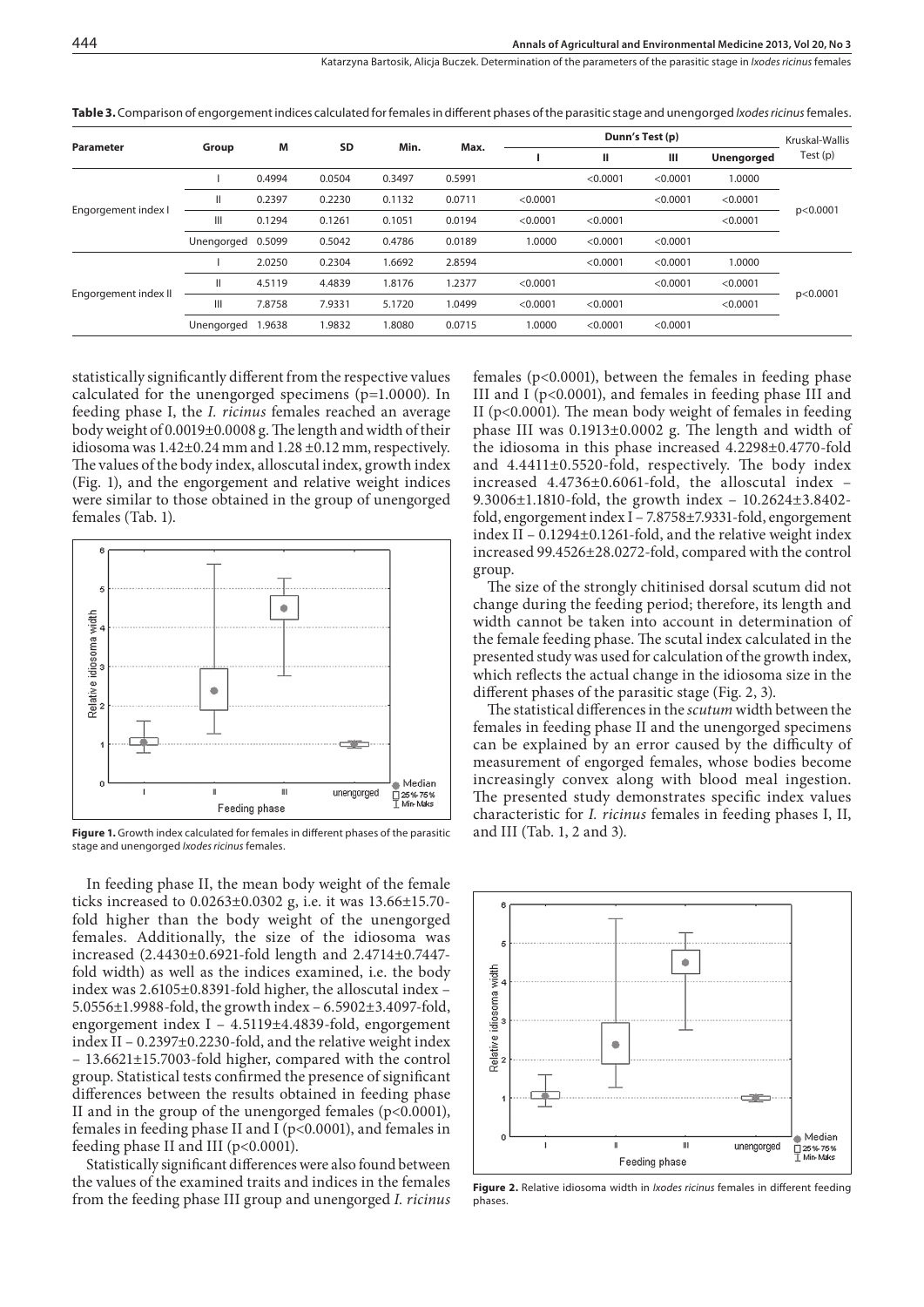Katarzyna Bartosik, Alicja Buczek . Determination of the parameters of the parasitic stage in *Ixodes ricinus* females



**Figure 3.** Relative idiosoma length in *Ixodes ricinus* females in different feeding phases.

#### **DISCUSSION**

On the basis of the values of the parameters and indices examined, it is possible to identify the parasitic phase of an *I. ricinus* female removed from the host, as its sizes and body weight change along with blood meal ingestion. These changes reflect the dynamics of the physiological processes related to the ingestion and digestion of food and removal of excess water contained therein [5, 6]. Food ingestion causes stretching of the cuticle, resulting in a gradual decline in the number of folds and in the depth of marginal grooves on the *alloscutum* surface. As demonstrated by Flynn and Kaufmam [7], the endocuticle enlarges during the fast-feeding phase in *I. ricinus, Amblyomma hebraeum* Koch and *Rhipicephalus microplus* (Canestrini)(=*Boophilus microplus*). The studies conducted by these authors differ from the investigations carried out by Lees [8], who claimed that the endocuticle enlarged during the slow phase of blood ingestion and its thickness decreased from 105 µm in partially engorged females to 50 µm in fully engorged *I. ricinus* females. Besides the histological and anatomical structure [9, 10], the anatomy of the internal structures, primarily the degree of cuticle folding depending on food supply and environmental conditions that influence the water evaporation rates [11], is taken into account in the determination of the physiological age of tick specimens collected from vegetation.

For practical reasons, indices calculated from measurements of specimens with the use of a stereoscopic microscope, e.g. the body index, the alloscutal index, and the growth index, which had not been previously employed for this type of investigation, are the most useful for identification of the parasitic stage of *I. ricinus* females. The parasitic stage of *I. ricinus* females may also be identified based on engorgement index I and II.

Feeding involves alternate injection of salivary gland secretion and ingestion of liquefied host tissues; its length depends on the degree of tick engorgement [5]. The rhythm of these processes determines the amount of saliva injected into the host, as well as the number of pathogens transmitted by infected specimens.

*Borrelia recurrentis, Rickettsia rickettsii* and *Anaplasma phagocytophilum* bacteria are present in the salivary glands of unengorged ticks; therefore, they may be transmitted into the host in the early feeding phase (after 24 hours or earlier) [12], or even soon after the hypostome is inserted into host skin during formation of the cement casing [9]. TBE viruses, which infected tick nymphs, were detected already in the first portion of saliva in adult unengorged specimens [13, 14]. *Borrelia burgdorferi* spirochetes sensu stricto can be found in *Ixodes scapularis* Say gut (midgut) diverticula, where they multiply and penetrate the gut wall. Next, they are transported with haemolymph to the salivary glands [15]. This behaviour of spirochetes in the vector ensures a concentration in the salivary glands sufficient for the effective transmission at least 48 hours after attachment of *I. ricinus* females to host skin [16]. During the first 24 hours of female tick feeding, the risk of transmission of *Borrelia burgdorferi* sensu lato is low, whereas it is increased to over 70 % after 36 hours [17]. In turn, in systemic infection of *Ixodes persulcatus* Schulze and *I. ricinus*, *Borrelia garinii* and *Borrelia afzelii* spirochetes may be present in the salivary glands of unengorged specimens [18]; therefore, they may be injected into the host already during the first day of infestation by these tick species. Intracellular pathogens, i.e. *Babesia* and *Theileria*, exhibit greater dependence on the tick nutrient supply. They multiply during tick feeding and are transmitted to salivary glands in a later phase of feeding [19]. However, irrespective of the pathogen characteristics, the risk of host infection increases along with the length of the feeding period [12].

As demonstrated in the presented study, during the fastfeeding phase (phase III), *I. ricinus* females increase their body weight almost 8-fold, compared with phase II, and ca. 100-fold in comparison with phase I. A similar rate of body growth in females of this species has been reported by other authors [6, 8]. Large volumes of ingested blood meal increase the probability of infecting the tick with pathogens present in the host, and offer favourable conditions for development of the pathogen in the tick gut.

In the laboratory examinations, no changes were revealed in the engorgement indices in *I. scapularis* nymphs and females within 0–24 hours after attachment. These indices gradually increased after 24 and 36 hours in nymphs and females, respectively [20]. In the presented research, statistically significant changes in the indices of the feeding stage of *I. ricinus* females in its II and III phase were found. The value of the engorgement index in *I. ricinus* females collected from animals (mean 2.0250±0.2304- phase I) corresponds to the mean value of 3.2 obtained after 48 hour infestation of volunteers with adult *I. ricinus* stages [21]. However, the different methods applied and differences in sample sizes render comparison of these indices between the two experiments impossible.

Pathogens employ well-developed mechanisms of survival in the vector and host involving the expression of certain genes. Some products of these genes directly enhance the activity of proteins released by ticks; others bind them or interfere with host proteins. In *I. ricinus* ticks, Ir-LBP proteins have been detected, which inhibit neutrophil chemotaxis and delay apoptosis induced by B4 leukotrienes in the host (LTB-4), as well as inflammatory response through their effect on neutrophils located at the attachment site [22]. Enzymes released during feeding have an effect on pathogen development and survival. Before feeding, the proteolytic activity of gut enzymes is low, but increases after 48 hours of tick attachment to the host and reaches the highest value after 60–70 hours. Next, it gradually declines in the feeding